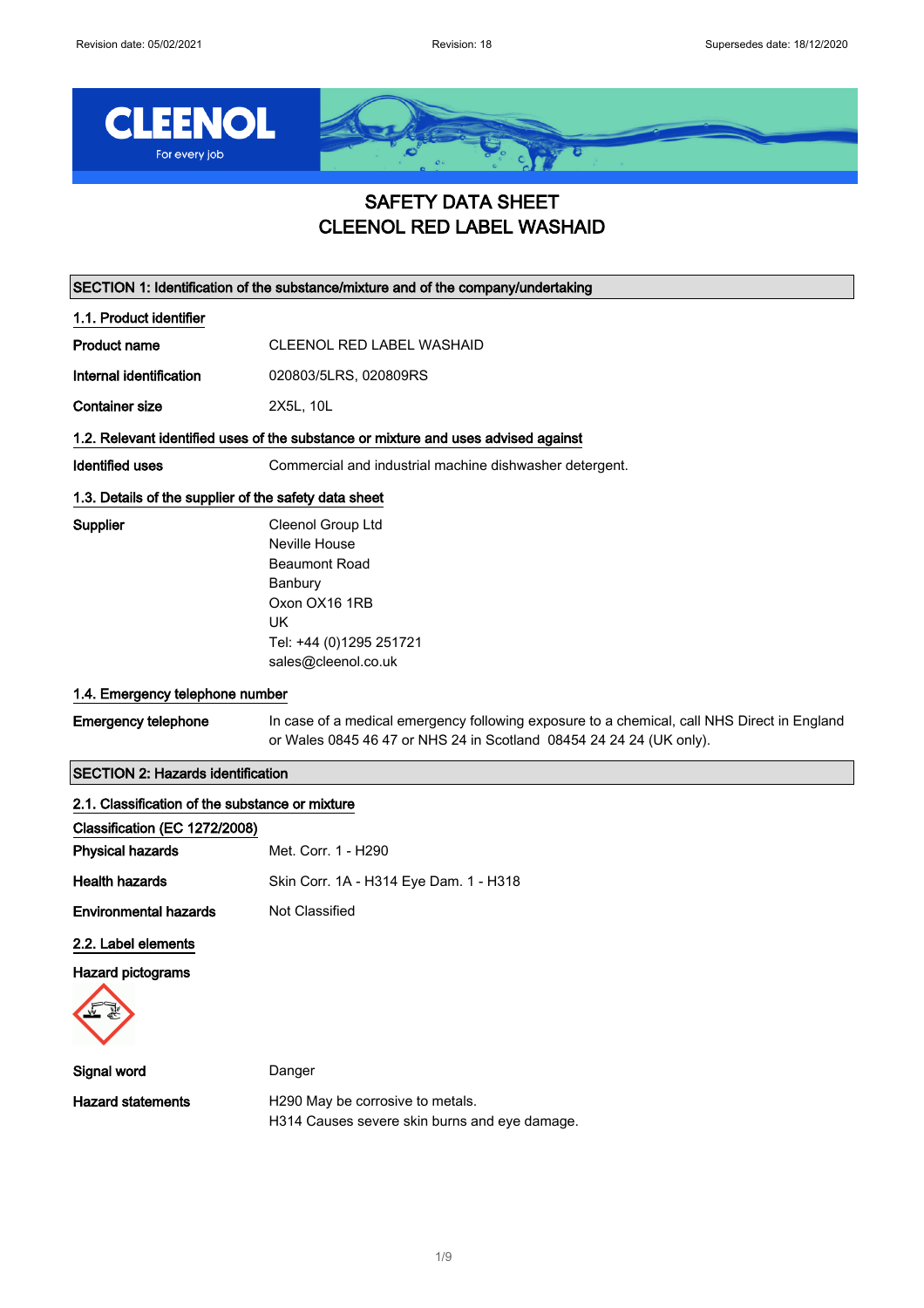| <b>Precautionary statements</b>           | P260 Do not breathe vapour/ spray.<br>P264 Wash contaminated skin thoroughly after handling.<br>P280 Wear protective gloves/ protective clothing/ eye protection/ face protection.<br>P301+P330+P331 IF SWALLOWED: Rinse mouth. Do NOT induce vomiting.<br>P303+P361+P353 IF ON SKIN (or hair): Take off immediately all contaminated clothing.<br>Rinse skin with water or shower.<br>P305+P351+P338 IF IN EYES: Rinse cautiously with water for several minutes. Remove<br>contact lenses, if present and easy to do. Continue rinsing.   |
|-------------------------------------------|---------------------------------------------------------------------------------------------------------------------------------------------------------------------------------------------------------------------------------------------------------------------------------------------------------------------------------------------------------------------------------------------------------------------------------------------------------------------------------------------------------------------------------------------|
| Contains                                  | SODIUM HYDROXIDE                                                                                                                                                                                                                                                                                                                                                                                                                                                                                                                            |
| Supplementary precautionary<br>statements | P234 Keep only in original packaging.<br>P304+P340 IF INHALED: Remove person to fresh air and keep comfortable for breathing.<br>P310 Immediately call a POISON CENTER/ doctor.<br>P321 Specific treatment (see medical advice on this label).<br>P363 Wash contaminated clothing before reuse.<br>P390 Absorb spillage to prevent material damage.<br>P405 Store locked up.<br>P406 Store in a corrosion-resistant container with a resistant inner liner.<br>P501 Dispose of contents/ container in accordance with national regulations. |

#### 2.3. Other hazards

| <b>SECTION 3: Composition/information on ingredients</b>    |                      |                                                      |
|-------------------------------------------------------------|----------------------|------------------------------------------------------|
| 3.2. Mixtures                                               |                      |                                                      |
| <b>SODIUM HYDROXIDE</b>                                     |                      | 10-30%                                               |
| CAS number: 1310-73-2                                       | EC number: 215-185-5 | REACH registration number: 01-<br>2119457892-27-XXXX |
| Classification<br>Skin Corr. 1A - H314<br>Eye Dam. 1 - H318 |                      |                                                      |
|                                                             |                      |                                                      |
| (1-hydroxyethylidene)bisphosphonic acid, sodium salt        |                      | 10-30%                                               |
| CAS number: 29329-71-3                                      | EC number: 249-559-4 |                                                      |
| Classification                                              |                      |                                                      |
|                                                             |                      |                                                      |
| Acute Tox. 4 - H302                                         |                      |                                                      |
| Eye Irrit. 2 - H319                                         |                      |                                                      |
|                                                             |                      |                                                      |
| <b>HYDROCHLORIC ACID %</b>                                  |                      | 1%                                                   |
| CAS number: 7647-01-0                                       | EC number: 231-595-7 | REACH registration number: 01-<br>2119484862-27-XXXX |
|                                                             |                      |                                                      |
| Classification<br>Skin Corr. 1B - H314                      |                      |                                                      |
| Eye Dam. 1 - H318                                           |                      |                                                      |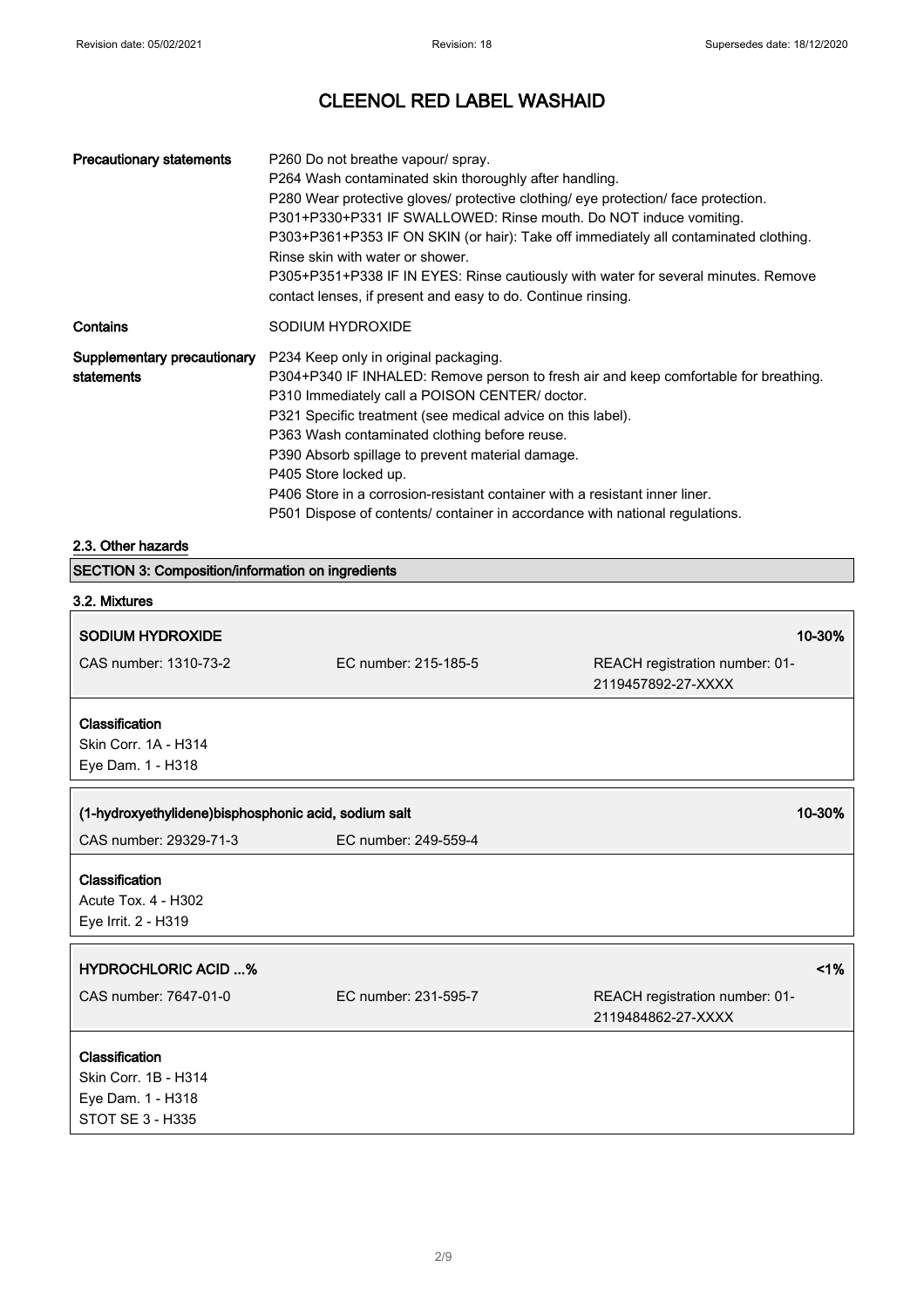$\Gamma$ 

٦

# CLEENOL RED LABEL WASHAID

| <b>ORTHOPHOSPHORIC ACID  %</b>                                                                                                                                                                                   |                      |                                                      | 1%    |
|------------------------------------------------------------------------------------------------------------------------------------------------------------------------------------------------------------------|----------------------|------------------------------------------------------|-------|
| CAS number: 7664-38-2                                                                                                                                                                                            | EC number: 231-633-2 | REACH registration number: 01-<br>2119485924-24-XXXX |       |
| Classification<br>Skin Corr. 1B - H314<br>Eye Dam. 1 - H318                                                                                                                                                      |                      |                                                      |       |
| <b>FORMALDEHYDE  %</b>                                                                                                                                                                                           |                      |                                                      | $1\%$ |
| CAS number: 50-00-0                                                                                                                                                                                              | EC number: 200-001-8 |                                                      |       |
| Classification<br>Acute Tox. 3 - H301<br>Acute Tox. 3 - H311<br>Acute Tox. 3 - H331<br>Skin Corr. 1B - H314<br>Eye Dam. 1 - H318<br>Skin Sens. 1 - H317<br>Muta. 2 - H341<br>Carc. 1B - H350<br>STOT SE 3 - H335 |                      |                                                      |       |
| The full text for all hazard statements is displayed in Section 16.                                                                                                                                              |                      |                                                      |       |

| 4.1. Description of first aid measures                                          |                                                                                                                                                                                               |  |
|---------------------------------------------------------------------------------|-----------------------------------------------------------------------------------------------------------------------------------------------------------------------------------------------|--|
| Inhalation                                                                      | Unlikely route of exposure as the product does not contain volatile substances.                                                                                                               |  |
| Ingestion                                                                       | Do not induce vomiting. Get medical attention immediately.                                                                                                                                    |  |
| <b>Skin contact</b>                                                             | After contact with skin, take off immediately all contaminated clothing, and wash immediately<br>with plenty of water. Get medical attention if symptoms are severe or persist after washing. |  |
| Eye contact                                                                     | Remove any contact lenses and open eyelids wide apart. Rinse immediately with plenty of<br>water. Continue to rinse for at least 15 minutes and get medical attention.                        |  |
| 4.2. Most important symptoms and effects, both acute and delayed                |                                                                                                                                                                                               |  |
| Inhalation                                                                      | Unlikely to be hazardous by inhalation because of the low vapour pressure of the product at<br>ambient temperature.                                                                           |  |
| Ingestion                                                                       | Corrosive. May cause chemical burns in mouth, oesophagus and stomach.                                                                                                                         |  |
| Skin contact                                                                    | May cause serious chemical burns to the skin.                                                                                                                                                 |  |
| Eye contact                                                                     | Causes serious eye damage.                                                                                                                                                                    |  |
| 4.3. Indication of any immediate medical attention and special treatment needed |                                                                                                                                                                                               |  |
| <b>Specific treatments</b>                                                      | Treat symptomatically.                                                                                                                                                                        |  |
| <b>SECTION 5: Firefighting measures</b>                                         |                                                                                                                                                                                               |  |

### 5.1. Extinguishing media

SECTION 4: First aid measures

Suitable extinguishing media Use fire-extinguishing media suitable for the surrounding fire. The product is not flammable.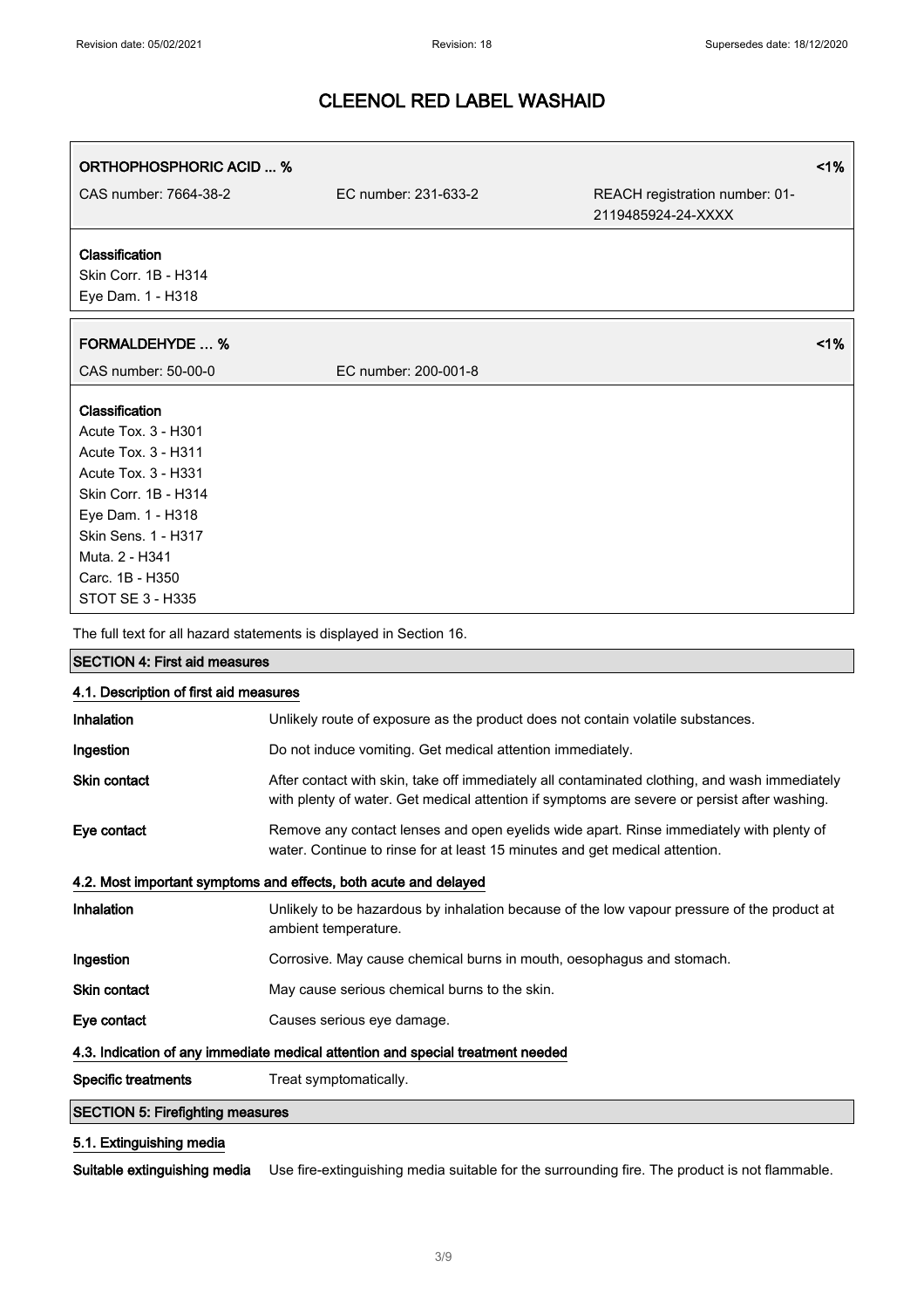| 5.2. Special hazards arising from the substance or mixture |                                                                                                                                                                                                                        |
|------------------------------------------------------------|------------------------------------------------------------------------------------------------------------------------------------------------------------------------------------------------------------------------|
| Specific hazards                                           | None known.                                                                                                                                                                                                            |
| 5.3. Advice for firefighters                               |                                                                                                                                                                                                                        |
| Protective actions during<br>firefighting                  | Fight fire with normal precautions from a reasonable distance. Avoid breathing fire gases or<br>vapours.                                                                                                               |
| Special protective equipment<br>for firefighters           | Wear chemical protective suit.                                                                                                                                                                                         |
| <b>SECTION 6: Accidental release measures</b>              |                                                                                                                                                                                                                        |
|                                                            | 6.1. Personal precautions, protective equipment and emergency procedures                                                                                                                                               |
| <b>Personal precautions</b>                                | Avoid contact with skin, eyes and clothing. Take care as floors and other surfaces may<br>become slippery. Do not touch or walk into spilled material.                                                                 |
| 6.2. Environmental precautions                             |                                                                                                                                                                                                                        |
| <b>Environmental precautions</b>                           | Avoid release to the environment.                                                                                                                                                                                      |
| 6.3. Methods and material for containment and cleaning up  |                                                                                                                                                                                                                        |
| Methods for cleaning up                                    | Absorb in vermiculite, dry sand or earth and place into containers. Dispose of waste via a<br>licensed waste disposal contractor. Discharge of small quantities to the sewer with plenty of<br>water may be permitted. |
| 6.4. Reference to other sections                           |                                                                                                                                                                                                                        |
| Reference to other sections                                | For personal protection, see Section 8. For waste disposal, see Section 13.                                                                                                                                            |
| <b>SECTION 7: Handling and storage</b>                     |                                                                                                                                                                                                                        |
| 7.1. Precautions for safe handling                         |                                                                                                                                                                                                                        |
| Usage precautions                                          | For professional users only. Avoid contact with skin, eyes and clothing.                                                                                                                                               |
|                                                            | 7.2. Conditions for safe storage, including any incompatibilities                                                                                                                                                      |
| <b>Storage precautions</b>                                 | Keep only in the original container. Keep container tightly sealed when not in use.                                                                                                                                    |
| Storage class                                              | Chemical storage. Corrosive storage.                                                                                                                                                                                   |
| 7.3. Specific end use(s)                                   |                                                                                                                                                                                                                        |
| Specific end use(s)                                        | The identified uses for this product are detailed in Section 1.2. Refer to Product Use Guide<br>(PUG) for further information.                                                                                         |
| <b>SECTION 8: Exposure controls/Personal protection</b>    |                                                                                                                                                                                                                        |
| 8.1. Control parameters                                    |                                                                                                                                                                                                                        |
| Occupational exposure limits                               |                                                                                                                                                                                                                        |

### SODIUM HYDROXIDE

Short-term exposure limit (15-minute): WEL 2 mg/m<sup>3</sup>

#### HYDROCHLORIC ACID ...%

Long-term exposure limit (8-hour TWA): WEL 1 ppm 2 mg/m<sup>3</sup> gas and aerosol mists Short-term exposure limit (15-minute): WEL 5 ppm 8 mg/m<sup>3</sup> gas and aerosol mists

### ORTHOPHOSPHORIC ACID ... %

Long-term exposure limit (8-hour TWA): WEL 1 mg/m<sup>3</sup> Short-term exposure limit (15-minute): WEL 2 mg/m<sup>3</sup>

#### FORMALDEHYDE … %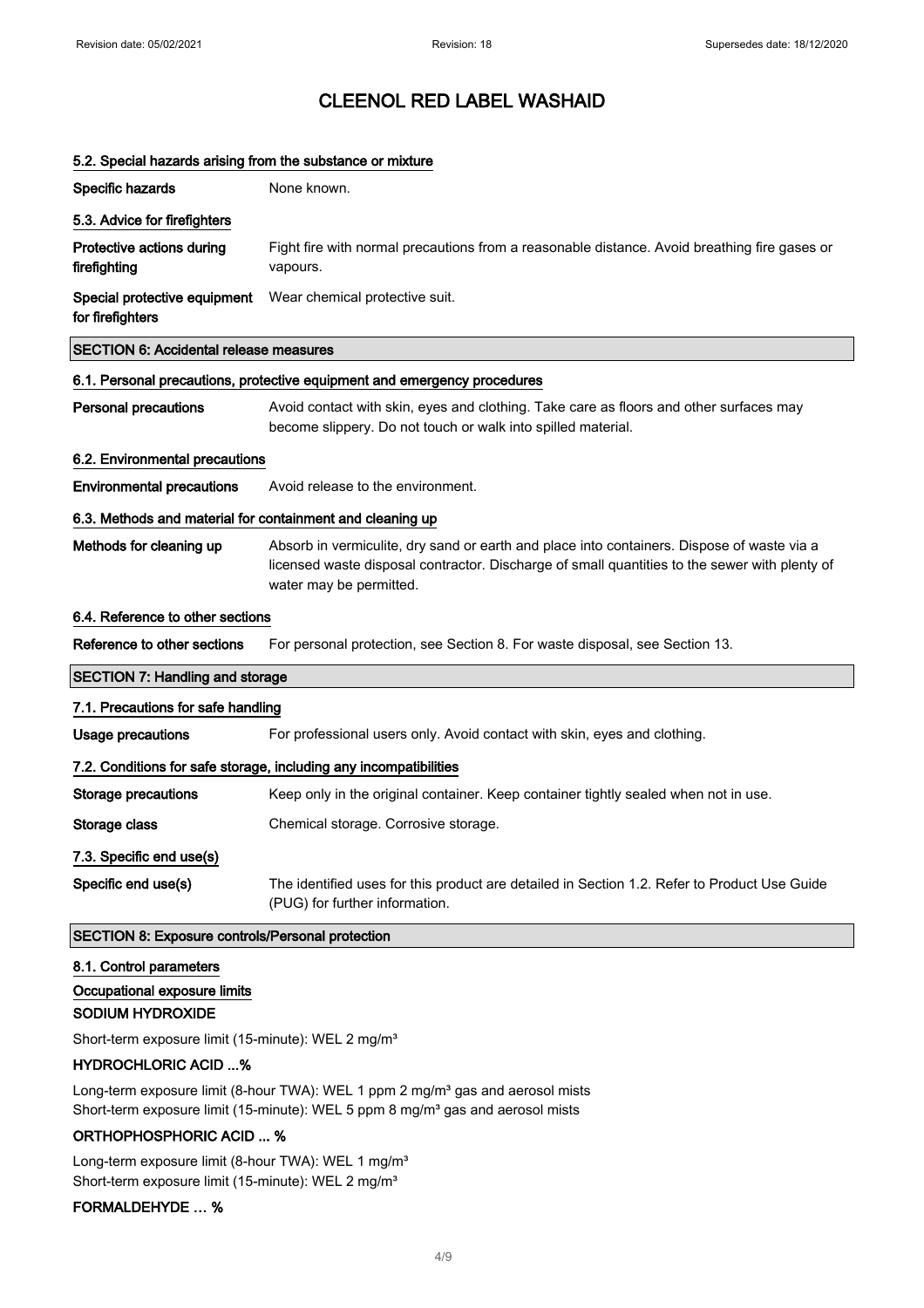Long-term exposure limit (8-hour TWA): WEL 2 ppm 2.5 mg/m<sup>3</sup> Short-term exposure limit (15-minute): WEL 2 ppm 2.5 mg/m<sup>3</sup> WEL = Workplace Exposure Limit.

#### 8.2. Exposure controls

| Protective equipment                |                                                                                                                                                                                                                                                                                                                                                         |
|-------------------------------------|---------------------------------------------------------------------------------------------------------------------------------------------------------------------------------------------------------------------------------------------------------------------------------------------------------------------------------------------------------|
| Appropriate engineering<br>controls | Not applicable.                                                                                                                                                                                                                                                                                                                                         |
| Eye/face protection                 | Wear eye protection.                                                                                                                                                                                                                                                                                                                                    |
| Hand protection                     | To protect hands from chemicals, gloves should comply with European Standard EN374. It is<br>recommended that chemical-resistant, impervious gloves are worn. Wear protective gloves<br>made of the following material: Nitrile rubber. Rubber (natural, latex). Wear protective<br>gauntlets made of the following material: Polyvinyl chloride (PVC). |
| Other skin and body<br>protection   | Wear appropriate clothing to prevent skin contamination.                                                                                                                                                                                                                                                                                                |
| Hygiene measures                    | Promptly remove any clothing that becomes wet or contaminated. Wash contaminated skin<br>thoroughly after handling.                                                                                                                                                                                                                                     |
| <b>Respiratory protection</b>       | No specific requirements are anticipated under normal conditions of use. Respiratory<br>protection may be required if excessive airborne contamination occurs. Respiratory protection<br>must be used if the airborne contamination exceeds the recommended occupational exposure<br>limit.                                                             |

### SECTION 9: Physical and chemical properties

#### 9.1. Information on basic physical and chemical properties

| Appearance                      | Liquid.                                                     |
|---------------------------------|-------------------------------------------------------------|
| Colour                          | Colourless.                                                 |
| Odour                           | No characteristic odour.                                    |
| рH                              | pH (concentrated solution): 12.5-13.5                       |
| Initial boiling point and range | 100°C @ 760 mm Hg                                           |
| Flash point                     | Not applicable.                                             |
| <b>Relative density</b>         | ~1.24 @ 20°C                                                |
| Solubility(ies)                 | Soluble in water.                                           |
| Auto-ignition temperature       | Not applicable.                                             |
| <b>Viscosity</b>                | Non-viscous.                                                |
| <b>Explosive properties</b>     | Not applicable.                                             |
| Oxidising properties            | Does not meet the criteria for classification as oxidising. |
| 9.2. Other information          |                                                             |
| <b>Refractive index</b>         | $32 - 34$                                                   |
| Volatile organic compound       | This product contains a maximum VOC content of <1 %.        |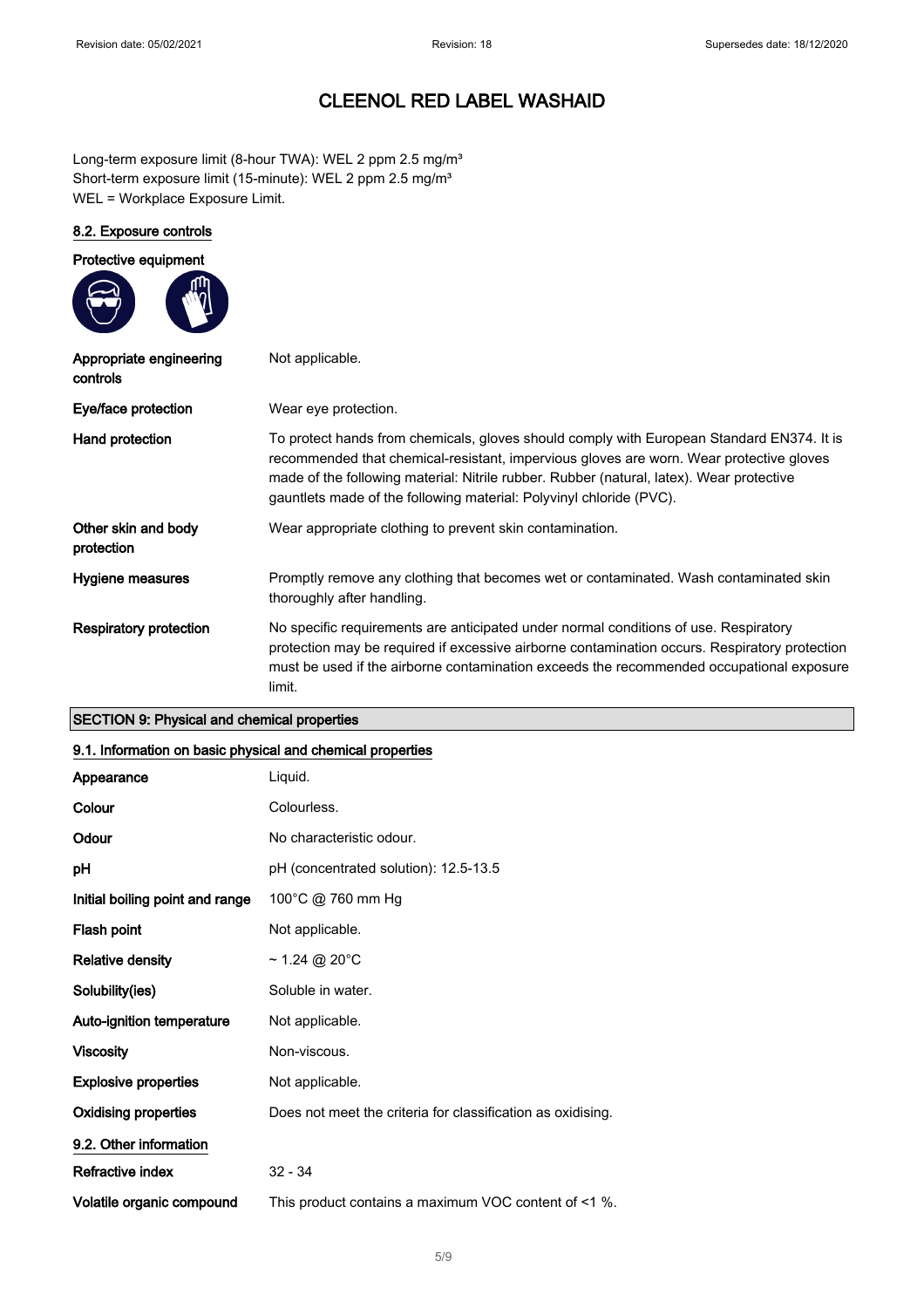| <b>SECTION 10: Stability and reactivity</b>                                                     |                                                                                                            |  |
|-------------------------------------------------------------------------------------------------|------------------------------------------------------------------------------------------------------------|--|
| 10.1. Reactivity                                                                                |                                                                                                            |  |
| Reactivity                                                                                      | There are no known reactivity hazards associated with this product.                                        |  |
| 10.2. Chemical stability                                                                        |                                                                                                            |  |
| <b>Stability</b>                                                                                | Stable at normal ambient temperatures and when used as recommended.                                        |  |
| 10.3. Possibility of hazardous reactions                                                        |                                                                                                            |  |
| Possibility of hazardous<br>reactions                                                           | Strong acids.                                                                                              |  |
| 10.4. Conditions to avoid                                                                       |                                                                                                            |  |
| Conditions to avoid                                                                             | Avoid contact with acids.                                                                                  |  |
| 10.5. Incompatible materials                                                                    |                                                                                                            |  |
| <b>Materials to avoid</b>                                                                       | Acids.                                                                                                     |  |
| 10.6. Hazardous decomposition products                                                          |                                                                                                            |  |
| Hazardous decomposition<br>products                                                             | None at ambient temperatures.                                                                              |  |
| <b>SECTION 11: Toxicological information</b>                                                    |                                                                                                            |  |
| 11.1. Information on toxicological effects                                                      |                                                                                                            |  |
| <b>Toxicological effects</b>                                                                    | Information given is based on data of the components and of similar products.                              |  |
| Acute toxicity - oral<br>ATE oral (mg/kg)                                                       | 3,935.46                                                                                                   |  |
| Skin corrosion/irritation<br>Skin corrosion/irritation                                          | Causes severe burns.                                                                                       |  |
| <b>Extreme pH</b>                                                                               | $\geq 11.5$                                                                                                |  |
| Serious eye damage/irritation<br><b>Serious eye damage/irritation</b> Causes serious eye damage |                                                                                                            |  |
| <b>Skin contact</b>                                                                             | Causes severe burns.                                                                                       |  |
| Eye contact                                                                                     | Causes serious eye damage.                                                                                 |  |
| <b>Medical considerations</b>                                                                   | Pre-existing eye problems.                                                                                 |  |
| <b>SECTION 12: Ecological information</b>                                                       |                                                                                                            |  |
| Ecotoxicity                                                                                     | The product may affect the acidity (pH) of water which may have hazardous effects on aquatic<br>organisms. |  |
| 12.1. Toxicity                                                                                  |                                                                                                            |  |
| 12.2. Persistence and degradability                                                             |                                                                                                            |  |
|                                                                                                 | Persistence and degradability The product contains inorganic substances which are not biodegradable.       |  |
| 12.3. Bioaccumulative potential                                                                 |                                                                                                            |  |
| <b>Bioaccumulative potential</b>                                                                | Bioaccumulation is unlikely.                                                                               |  |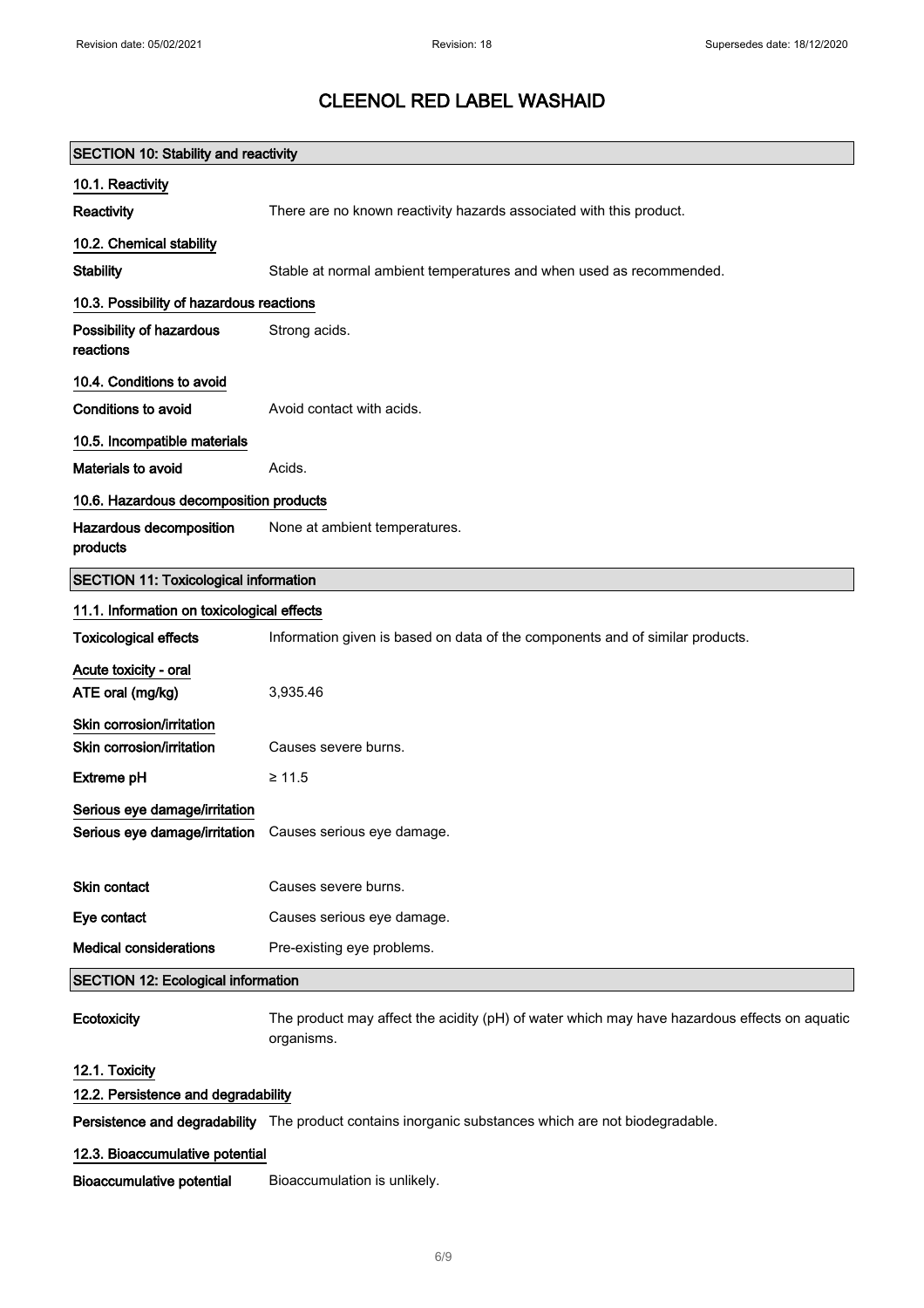| 12.4. Mobility in soil                     |                                                                                                            |
|--------------------------------------------|------------------------------------------------------------------------------------------------------------|
| <b>Mobility</b>                            | The product is water-soluble and may spread in water systems.                                              |
| 12.5. Results of PBT and vPvB assessment   |                                                                                                            |
| Results of PBT and vPvB<br>assessment      | This product does not contain any substances classified as PBT or vPvB.                                    |
| 12.6. Other adverse effects                |                                                                                                            |
| Other adverse effects                      | None known.                                                                                                |
| <b>SECTION 13: Disposal considerations</b> |                                                                                                            |
| 13.1. Waste treatment methods              |                                                                                                            |
| <b>General information</b>                 | Dispose of surplus products and those that cannot be recycled via a licensed waste disposal<br>contractor. |
| <b>Disposal methods</b>                    | Following dilution, discharge to the sewer with plenty of water may be permitted.                          |
| <b>SECTION 14: Transport information</b>   |                                                                                                            |
| 14.1. UN number                            |                                                                                                            |
| UN No. (ADR/RID)                           | 1760                                                                                                       |
| UN No. (IMDG)                              | 1760                                                                                                       |
| UN No. (ICAO)                              | 1760                                                                                                       |
| UN No. (ADN)                               | 1760                                                                                                       |
| 14.2. UN proper shipping name              |                                                                                                            |
| Proper shipping name<br>(ADR/RID)          | CORROSIVE LIQUID, N.O.S. (SODIUM HYDROXIDE)                                                                |
|                                            | Proper shipping name (IMDG) CORROSIVE LIQUID, N.O.S. (SODIUM HYDROXIDE)                                    |
|                                            | Proper shipping name (ICAO) CORROSIVE LIQUID, N.O.S. (SODIUM HYDROXIDE)                                    |
| Proper shipping name (ADN)                 | CORROSIVE LIQUID, N.O.S. (SODIUM HYDROXIDE)                                                                |
| 14.3. Transport hazard class(es)           |                                                                                                            |
| <b>ADR/RID class</b>                       | 8                                                                                                          |
| <b>ADR/RID classification code</b>         | C <sub>9</sub>                                                                                             |
| <b>ADR/RID label</b>                       | 8                                                                                                          |
| <b>IMDG class</b>                          | 8                                                                                                          |
| ICAO class/division                        | 8                                                                                                          |
| <b>ADN</b> class                           | 8                                                                                                          |
| <b>Transport labels</b>                    |                                                                                                            |
|                                            |                                                                                                            |
| 14.4. Packing group                        |                                                                                                            |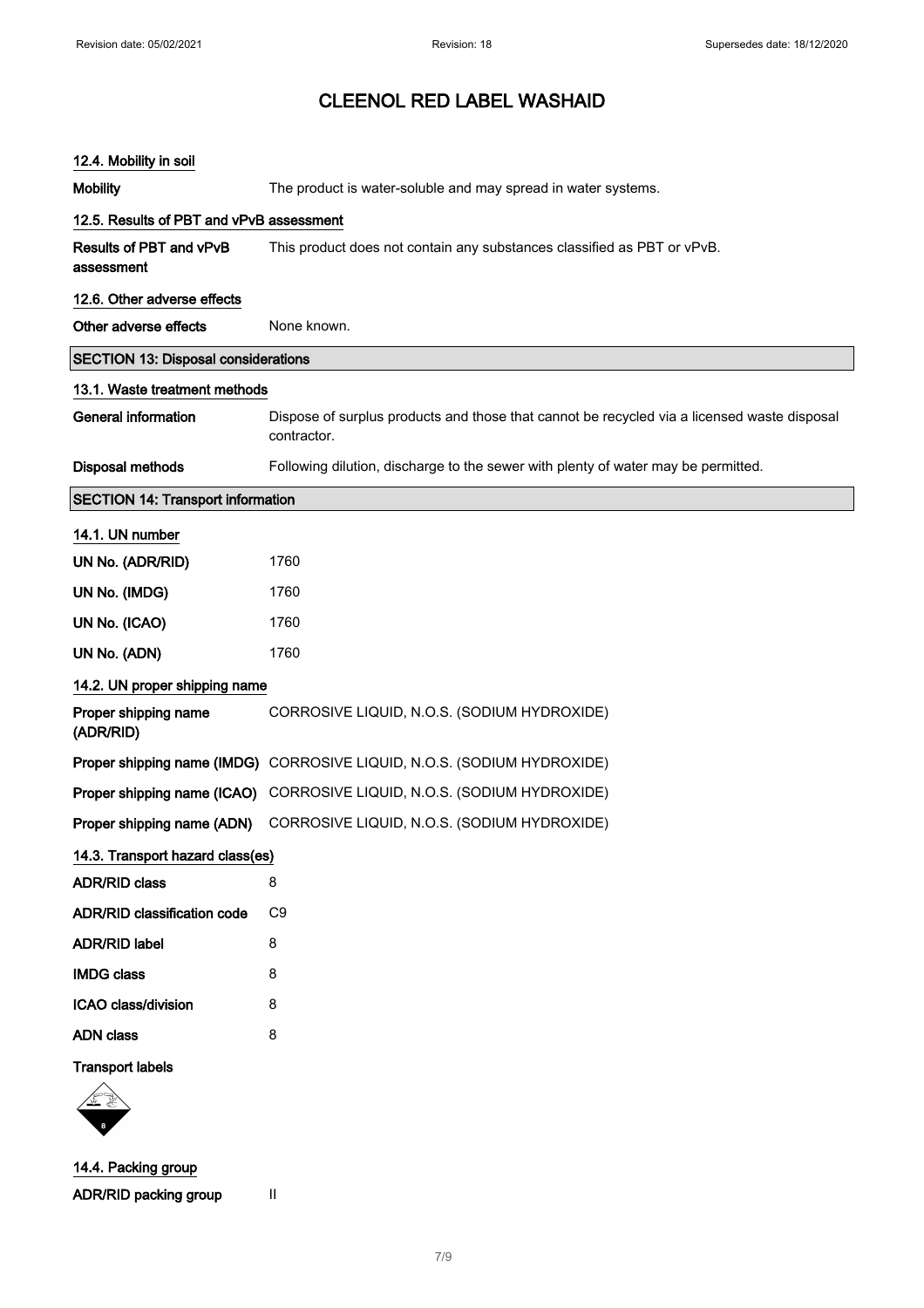$\overline{\phantom{0}}$ 

# CLEENOL RED LABEL WASHAID

| <b>IMDG packing group</b>                                                                      | Ш                                                                                                                                                                                                                                                                                                                                                                                                                                                                                                                                                                                                                                                                                                                      |
|------------------------------------------------------------------------------------------------|------------------------------------------------------------------------------------------------------------------------------------------------------------------------------------------------------------------------------------------------------------------------------------------------------------------------------------------------------------------------------------------------------------------------------------------------------------------------------------------------------------------------------------------------------------------------------------------------------------------------------------------------------------------------------------------------------------------------|
| ICAO packing group                                                                             | Ш                                                                                                                                                                                                                                                                                                                                                                                                                                                                                                                                                                                                                                                                                                                      |
| ADN packing group                                                                              | Ш                                                                                                                                                                                                                                                                                                                                                                                                                                                                                                                                                                                                                                                                                                                      |
| 14.5. Environmental hazards                                                                    |                                                                                                                                                                                                                                                                                                                                                                                                                                                                                                                                                                                                                                                                                                                        |
| Environmentally hazardous substance/marine pollutant<br>No.                                    |                                                                                                                                                                                                                                                                                                                                                                                                                                                                                                                                                                                                                                                                                                                        |
| 14.6. Special precautions for user                                                             |                                                                                                                                                                                                                                                                                                                                                                                                                                                                                                                                                                                                                                                                                                                        |
| EmS                                                                                            | F-A, S-B                                                                                                                                                                                                                                                                                                                                                                                                                                                                                                                                                                                                                                                                                                               |
| ADR transport category                                                                         | 2                                                                                                                                                                                                                                                                                                                                                                                                                                                                                                                                                                                                                                                                                                                      |
| <b>Emergency Action Code</b>                                                                   | 2X                                                                                                                                                                                                                                                                                                                                                                                                                                                                                                                                                                                                                                                                                                                     |
| <b>Hazard Identification Number</b><br>(ADR/RID)                                               | 80                                                                                                                                                                                                                                                                                                                                                                                                                                                                                                                                                                                                                                                                                                                     |
| <b>Tunnel restriction code</b>                                                                 | (E)                                                                                                                                                                                                                                                                                                                                                                                                                                                                                                                                                                                                                                                                                                                    |
|                                                                                                | 14.7. Transport in bulk according to Annex II of MARPOL and the IBC Code                                                                                                                                                                                                                                                                                                                                                                                                                                                                                                                                                                                                                                               |
| Transport in bulk according to Not applicable.<br>Annex II of MARPOL 73/78<br>and the IBC Code |                                                                                                                                                                                                                                                                                                                                                                                                                                                                                                                                                                                                                                                                                                                        |
| <b>SECTION 15: Regulatory information</b>                                                      |                                                                                                                                                                                                                                                                                                                                                                                                                                                                                                                                                                                                                                                                                                                        |
|                                                                                                | 15.1. Safety, health and environmental regulations/legislation specific for the substance or mixture                                                                                                                                                                                                                                                                                                                                                                                                                                                                                                                                                                                                                   |
| <b>EU</b> legislation                                                                          | Regulation (EC) No 1907/2006 of the European Parliament and of the Council of 18<br>December 2006 concerning the Registration, Evaluation, Authorisation and Restriction of<br>Chemicals (REACH) (as amended).<br>Regulation (EC) No 1272/2008 of the European Parliament and of the Council of 16<br>December 2008 on classification, labelling and packaging of substances and mixtures (as<br>amended).<br>Commission Directive 2000/39/EC of 8 June 2000 establishing a first list of indicative<br>occupational exposure limit values in implementation of Council Directive 98/24/EC on the<br>protection of the health and safety of workers from the risks related to chemical agents at<br>work (as amended). |
| Guidance                                                                                       | EH40/2005 Workplace exposure limits<br>Containing the list of workplace exposure limits for use with the Control of Substances<br>Hazardous to Health Regulations 2002 (as amended)<br>Health and Safety Executive                                                                                                                                                                                                                                                                                                                                                                                                                                                                                                     |
| 15.2. Chemical safety assessment                                                               |                                                                                                                                                                                                                                                                                                                                                                                                                                                                                                                                                                                                                                                                                                                        |

A chemical safety assessment has been carried out.

## SECTION 16: Other information

| <b>Issued by</b>     | <b>Regulatory Chemist</b> |
|----------------------|---------------------------|
| <b>Revision date</b> | 05/02/2021                |
| Revision             | 18                        |
| Supersedes date      | 18/12/2020                |
| <b>SDS number</b>    | 10072                     |